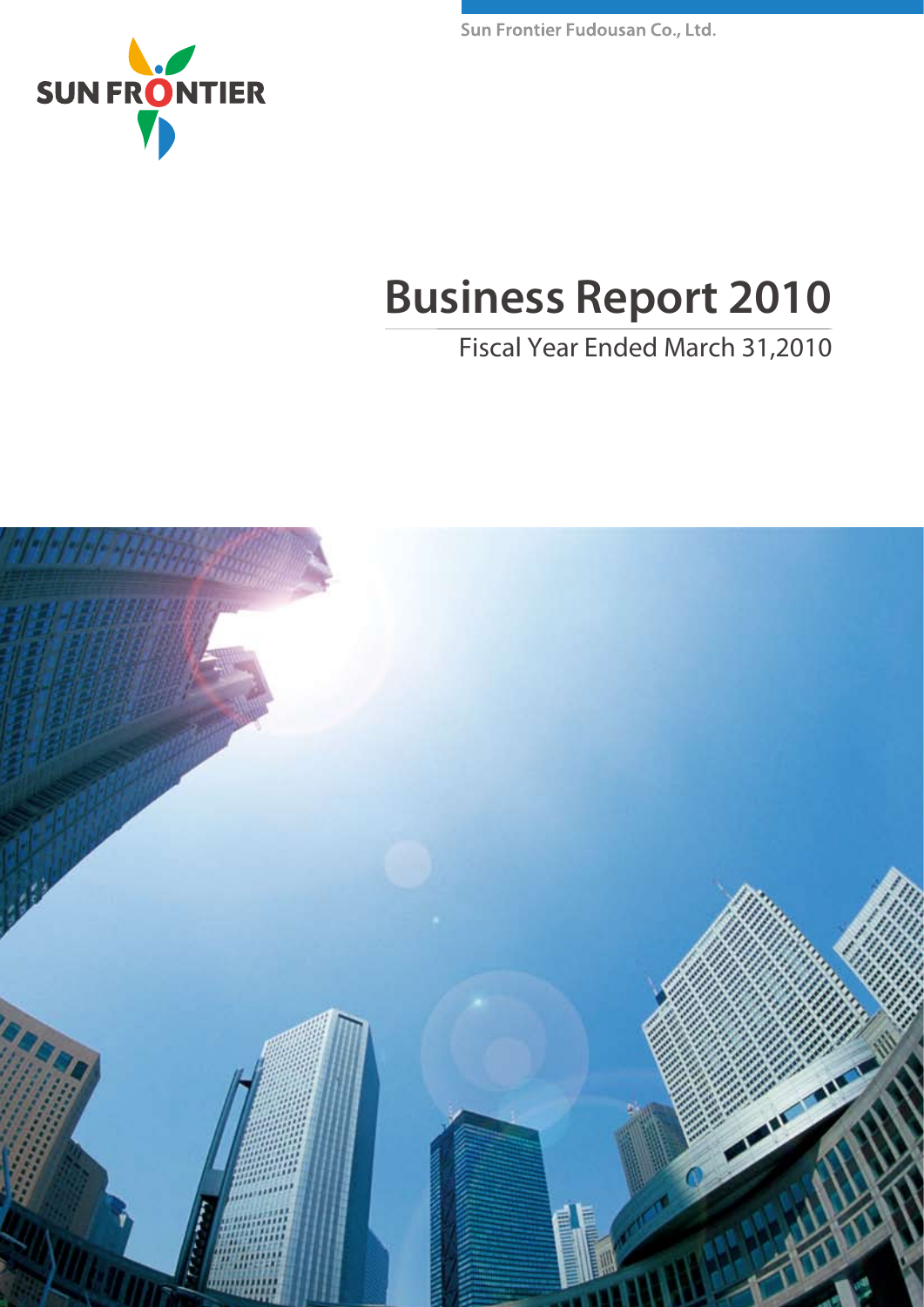# **To Our Shareholders**



esteeming our customers and developing just one encounter into lifetime relationship with mutual-trust.

We have wide ranged customer network of approximately 1,600 building owners and approximately 700 tenants annually with whom we have made leasing contract. With these building owners and tenants as two core value customers, we will expand our customer network and provide our diversified real estate related services including leasing brokerage, sales brokerage, real estate consulting, property management, building renewal, office relocation and delinquent rent guarantees and so on. By utilizing these specialized skills cross-functionally and understanding market needs accurately through our networks, we will develop long-term and strong relationship with customers.

**⇒**Refer to 1 on page 4.

### Three business domains

Our company has three business domains as follows.

The first is real estate services business, which is not overly subject to market fluctuations. By improving the quality of our real estate services based on comments and requests from customers and diversifying these services, we will strengthen our real estate periphery-related business. The second activity is building refurbishment and revitalization business (hereinafter**"**replanning business**"**or **"**replanning**"**). Utilizing our own capital, we purchase inefficient buildings, and increase the value of them through appropriate refurbishment, while carefully ascertaining the economic trend, future outlook and business risks. The third activity is office leasing business. In this business, we retain long-term ownership of buildings which contribute as our stable revenue base.

In developing these three business domain, we will carefully keep business balance, and make all three domains grow stably without excessive dependence on any single activity. To achieve it, we believe it is important to pursue firmly grounded management with avoidance of excessive preconceptions and overdoing as well as to carefully monitor the economic cycle and market situation.

**⇒**Refer to 2 on page 4.

## Our Three Management Policies

Enrich quality. Reinforce operating foundations. Provide multi-functional services.

Based on the idea of**"**customers first**"**, we have the following three principal management policies.

First, we will enrich quality. We will make efforts to provide higher quality services and products to attain the customer satisfaction by catering to their requests and expectations at a high level. Specifically, this refers to our ability of building refurbishment and revitalization. While we have received high accolades from the customers who purchased the properties refurbished or revitalized by our company, we will continue to pursue higher capability further. Next is the capability of making property management reports. In today**'**s property markets integrated with financial markets, ultimate recipients of this report are investors of funds. Considering of these investors, we will carefully make sophisticated and comprehensible reports which enable to foresee the future of the properties. We also will further improve our customer service level. This is the hospitality aspect on which we have focused much effort until now, and we will make our abilities in this area even stronger. Lastly, we will continue to improve our Internet website. By having reformed our leasing search site, we feel we have strengthened our ability to attract more customers and created a foundation on which our leasing brokerage and other real estate services businesses have grown. We will pursue higher quality based on the customer**'**s perspective, not the self-complacent. **⇒**Refer to 3 on page 4.

Our second policy is to**"**reinforce operating foundations**"**. We aim to become stable and solid company by establishing our customer base and operating foundations, and strengthening our service division further. For this purpose, we will further strengthen and expand our property management, leasing

# Review of the Fiscal Year Ended March 31, 2010

In fiscal 2009, we focused on restructuring balance sheet and strengthening profitability.

Total revenue from the operation for fiscal 2009 decreased 46.2% from the preceding fiscal year, to ¥14,469 million. Operating loss stood at ¥3,448million, ordinary loss at ¥3,776million, and net loss at ¥3,712million.The main reason was to record approximately ¥4,300 million in valuation losses in the second quarter, because of lingering market weakness caused by financial crises. We deeply regret that we have now reported substantial net losses for two consecutive fiscal years, and consequently we have decided to forgo dividend payment for fiscal 2009 as well.

During fiscal 2009, we strove to restructure balance sheet and strengthen profitability by (1)revising our balance sheet and reducing interest-bearing liabilities by disposing inventory assets, (2)establishing a stable earning base by enhancing our real estate related fee business, (3)lowering the break-even point by thorough cost reduction at all levels of the company, and (4)boosting our capital base through a third-party allotment. As market sentiment in real estate market has been seemed to bottom in the second half of the fiscal year,

we have regained positive earnings since the third quarter, due to our progress of property sales according to plan, combined with the expansion of our real estate service business and the effect of cost reduction. Moreover, we strengthened our financial position and increased our shareholder**'**s equity ratio to 38.7%, due to reducing interest-bearing liabilities through the sale of properties and boosting capital through a third-party allotment. In the fourth quarter, we resumed acquisitions of properties for replanning business after two years.

# Medium to Long-Term Business Policy

We will create relationships that enable us to foster broad, long-lasting business ties with customers.

Our business model had excessively depended on the increase of asset price and the expansion of Japanese economy. While this led to rapid growth in the past, it has proven inadequate for dealing with abrupt change in market, and exposed our fragile financial condition. We will never repeat this mistake. We will reconstruct a stable and long-term business model based on expanding customer base through provision of our real estate related services. That is, we will expand our business by highly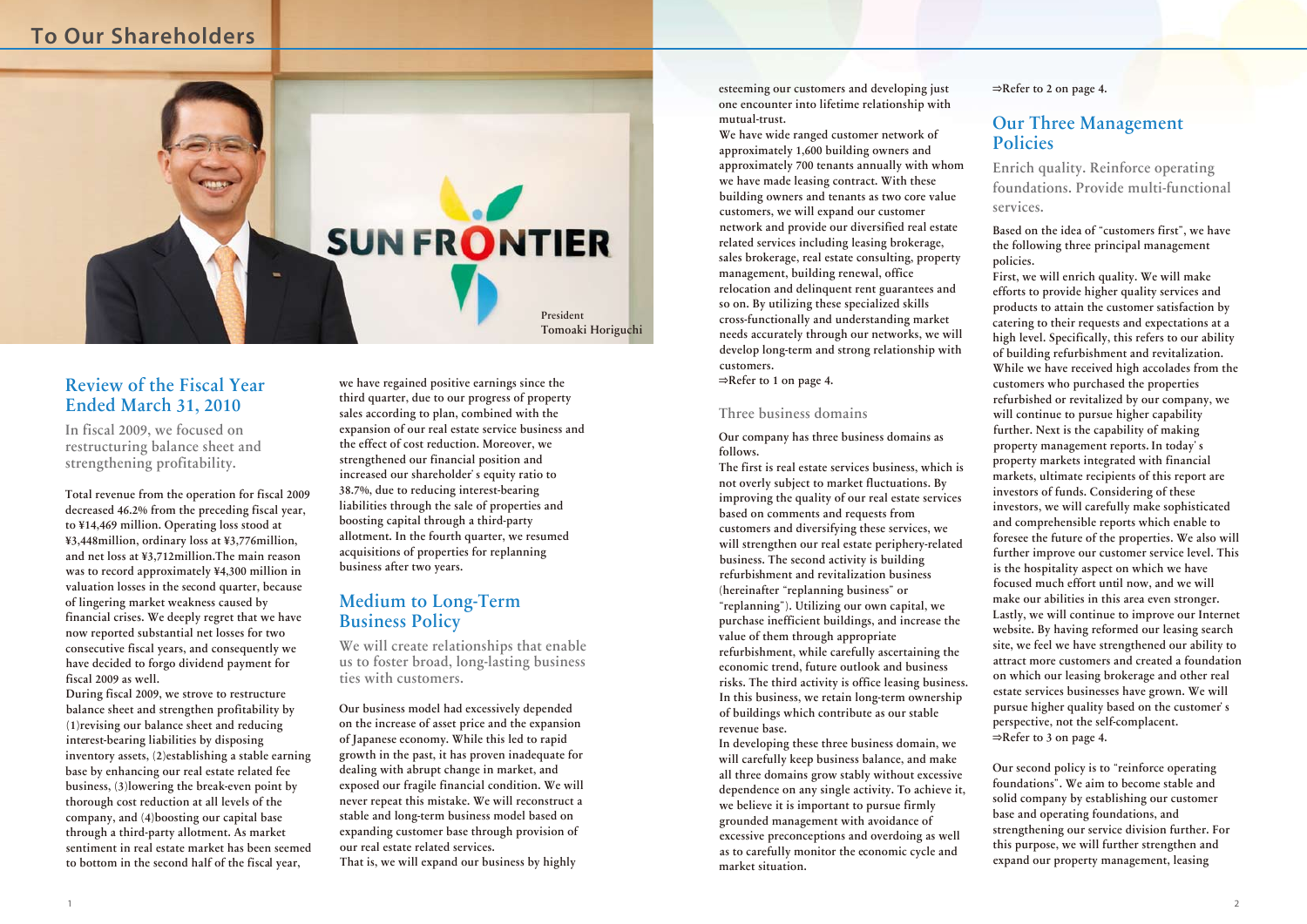brokerage and sales brokerage services, and other services for which stable earnings can be projected. Sun Frontier Fudousan is specializing in the central area of Tokyo. In this area, there are a lot of firms and building owners who have contracted our services.Offices in central Tokyo form the heart of our base of operations, while our customer base is comprised of tenants and building owners. We will seek to turn one-time transactions into relationships bound by lifelong trust and create a corporate entity that is not easily affected by fluctuations in the market.

**⇒**Refer to 4 on page 5.

Third policy is to**"**provide multi-functional services**"**. We will provide integrated real estate services by drawing from customer requests related to real estate in the central area of Tokyo and being able to respond quickly. Majority of our customers including tenants and building owners are acquired through our leasing brokerage business. For tenants, we can also provide office layout plans and office relocation related services. On the other hand, we can also provide property management services and restoration works for building owners. That way we will construct our organization in which our customers can easily utilize our variety of services more and more. By valuing the comments or opinions received from customers, considering customers**'**needs and bringing out the specialized skills of each internal division, we will provide integrated total real estate related services as well as develop just one encounter to lifetime relationships.

**⇒**Refer to 5 on page 5.

# The Future of the Replanning Business

We will develop our business responding to each stage of the economy.

Under the sign that the real estate market has bottomed out, we have restarted replanning business from purchasing small scale properties with utilizing our refurbishment and revitalization ability and know-how which we have cultivated over many years. To develop our replanning business over a long period of time,

it is crucial to balance between stability and expansion. That is, we have to make our judgment responding to each stage of economic change. Specifically, we will promptly change and adjust our business model in consideration of economic cycle – floor, upturn period, plateau and downturn period – based on various economic indicators and market events. We will develop our business steadily and resolutely, tailoring it each stage of the economy.

# At Last

Once again, I as a president and CEO apologize for the substantial loss we reported for the fiscal year ended March 2010, which resulted in conditions that reduced the valuable capital invested in Sun Frontier Fudosan by our shareholders. Nevertheless, as a result of our full efforts throughout the year to restructuring balance sheet and strengthening profitability, we were able to transform our business structure into an organization that achieved positive earnings under severe market conditions. This result was possible because of the understanding and support of all our shareholders, and on behalf of the company I would like to express our sincere appreciation.

In the future we will develop our business with customers taking a leading roll, and create a balanced business model that is not easily affected by market changes. We also will seek to be a one –stop, close at hand integrated services firm for building owners and tenants in the central area of Tokyo.

We hope we will continue to enjoy your encouragement and support for more years into the future.

# *1* **Business Model where Customers Play Leading Role**





Building owners and tenants constitute our two major customer base

Pursuing quality based on the customer's perspective

# **Management Policy for Fiscal 2010**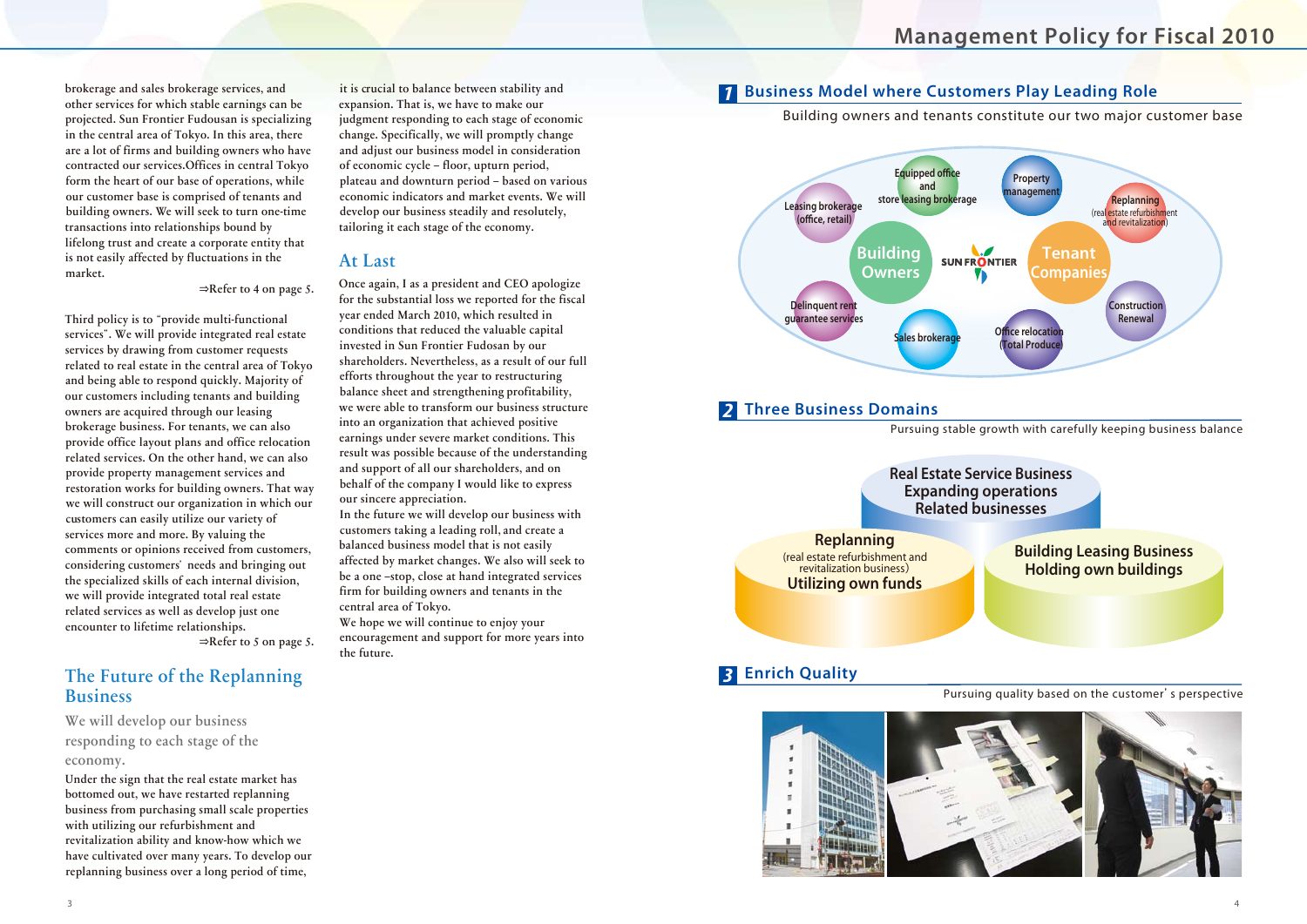# *A* Reinforce Operating Foundations

### **Issue**

The customer had offices scattered on multiple floors in a small-sized building. The customer, having no experience in relocating to a different property, wanted to improve communication among employees and enhance their work efficiency.



# SUN FRONTIER

# **Total Office Relocation Services**

# *5* **Provide Multi-Functional Services**

One stop provider of diversified services



# **To Our Shareholders Introduction of New Businesses**



| Acquisition and revitalization of buildings              | ◠         |
|----------------------------------------------------------|-----------|
| Property management for commercial facilities            | ∩         |
| <b>Real estate consulting</b>                            |           |
| <b>Total solutions</b>                                   |           |
| Asset management and real estate securitization          |           |
| Equipped office and store leasing brokerage              | $\bullet$ |
| <b>Subleasing</b>                                        | ο         |
| Sales brokerage                                          |           |
| <b>Property management</b>                               |           |
| Building renewals and office relocation related services |           |
| Delinquent rent guarantee services                       |           |
| Leasing brokerage (Office, Retail)                       |           |
|                                                          |           |

We provide services that comprehensively support relocation projects, providing solutions to various issues and general affairs ranging from entrance design to office layout, examination of working budgets, LAN wiring, air conditioning and disaster prevention, construction order placement for fixtures and facilities, and schedule management of moving. Our services not only provide reviews of expenses and support office expansions, but also enhance work efficiency through the improvement of office environments, in line with c ustomer**'**s policies.

# ■ Work Flow

#### ・Construction of interior and installing of LANs  $\cdot$  Procurement of office furniture

# Total Relocation Services

- · Briefing of employees ・ Allocation of work to
- individual departments
- ・Cautions on preparing relocations, etc.

Comprehensively handle various issues and general affairs related to relocation projects, as well as plan and produce office spaces that enhance operational capabilities

> ・ Schedule management ・ Layout planning

・ Selection of builders

- $\cdot$  Measurement of appliances and fixtures
- $\cdot$  Confirmation of cargo volume
- $\cdot$  Confirmation of LAN wiring  $\cdot$  Confirmation of unused items
	-
- ・ Expenses for construction of interiors
- ・ Expenses for construction of facilities
- $\cdot$  Expenses for purchasing office furniture
- ・ Expenses for installing LANs
- ・ Expenses for relocations

・ Supervision of relocation work ・ Marking of placement ・ Protective coverings ・ Delivery and placement of furniture ・ Cargo transportation

 $\rightarrow$ 

- ・ Layout changes
- · Restoration of former offices to original situation
- ・Preparation and sending of relocation notices
- ・ Collection of relocation-related materials
- ・ Improvement of various inconveniences

## **Survey of current situation Oce planning Estimates**

# **Brieng of employees on relocations**

 $\rightarrow$ 

### **Implementation of relocation work**

### **Post-relocation maintenance**

### **Example of Actual Project**

**Solution** We implemented the relocation project at a low cost that met the customer's requirements, successfully saving precious time of the customer and reducing their burden. We proposed the customer to relocate to a mid-sized building where office floors could be concentrated. Our layout proposal, which took into consideration the accessibility of each department and relation of works, vitalized communications among employees and enhanced operational efficiency. We provided total support for all relocation-related tasks in a comprehensive manner, from conceptual design, basic design, negotiations on construction prices with building contractors and the purchase of office furniture, to planning with regard to the reuse of existing furniture, completion of moving and advice on various general administrative works.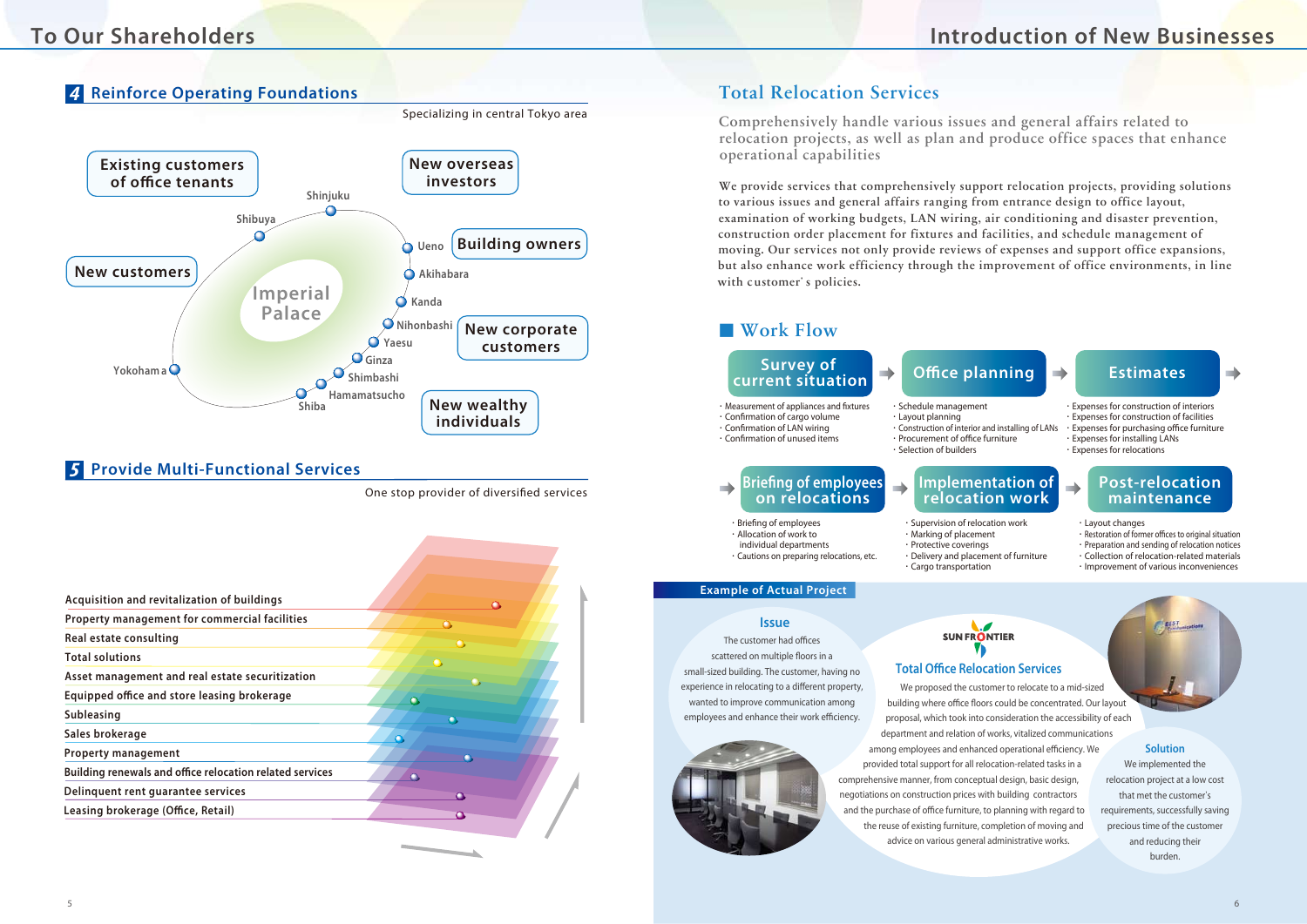# **Overview of Each Business Segments**

# **Replanning Business**

# **Real Estate Brokerage Business**

# **Property Management / Construction Planning / Delinquent Rent Guarantee Business**

As the overall economy continues to return to a gradual recovery path, indications of a revival in the real estate industry can be seen as well against the backdrop of improvement in the financing environment. Based on such conditions, the Sun Frontier Fudousan Group continued moving forward with the sale of replanning properties, and strengthened its real estate services business in order to establish a stable revenue base. Nevertheless, because we recorded a valuation loss totaling ¥2,974 million in our real estate securitization business in the second quarter on investments in a new commercial property construction project by development SPC (special purpose company) and other private funds, revenue for the consolidated fiscal year were ¥14,469 million and the gross loss was ¥1,698 million. A summary of the operating results in our main businesses is described below.

## **Building Leasing Business**

In the building leasing business, although there was a drop in rental revenue resulting from our progress in selling large-scale refurbished properties, the two buildings we have been holding as fixed assets and the four replanning buildings transferred to fixed assets for the purpose of long-term ownership all maintained stable, high occupancy rates throughout the fiscal year. As a result of the above activities, sales were ¥1,034 million and the operating income was ¥649 million.

In the replanning business, we continued to go ahead with the sales of properties in order to reduce interest-bearing liabilities and slim down the balance sheet. As a result, we completed the sales of six properties in the last fiscal year. In addition, we transferred to fixed assets four replanning buildings which are judged to be appropriate to be held for stable earnings over the long term. Consequently the number of inventory properties at the end of the fiscal year fell to one property. Regarding to acquisition of properties, on the other hand, we have signed a contract to acquire one new property in the fourth quarter after two years, after reviewing a lot of properties, particularly small and medium-sized properties located in the five wards of central Tokyo, with carefully considering market situation. The property will be settled in May 2010.

As a result of the above activities, sales were ¥11,689 million and the operating loss was ¥699 million.







In our sales brokerage business, we continued efforts to strengthen our employees and organizational structure, and expand and enhanced our customer base by taking advantage of our variable capabilities, through cooperation among internal divisions such as our leasing brokerage and property management businesses. We also stimulated the potential needs of existing clients with whom we already have a proven track record. As a result, we achieved steady growth of contract volume particularly on small to medium-sized properties.

In our leasing brokerage business, we made efforts to attract tenants for replanning properties, as well as strengthen our marketing capabilities qualitatively and quantitatively, including an increase in the number of marketing staff, and concentrating on external brokerage projects. Moreover, collaboration with peripheral businesses related to leasing brokerage that comprehensively support office relocation, and the strengthening of our ability to attract customers through the innovation of a leasing search site, helped generate positive results. As a result, the number of leasing brokerage transactions we completed increased steadily.

As a result of the above activities, sales were ¥928 million and the operating income was ¥817 million.





In the property management business, the number of managed buildings grew steadily, which was contributed by the growth of our leasing businesses, even amid the rising trend for the vacancy rate in the leasing market. Along with striving to prevent vacancies by raising the level of customer satisfaction through detailed support for tenants at properties, we also focused on creating new earnings opportunities. This included aggressively proposing property improvements with a view to increasing property values.

In our construction planning business we developed a variety of activities ranging from construction management for large-scale projects, to interior finishing work for tenant relocations.

In our delinquent rent guarantee business, the number of contracts rose steadily and the balance of guarantees also increased firmly. Under the economic stagnation, the growth was spurred by the desire of building owners to avoid rent delinquency risk, and tenants**'** need to control expenditures and lower the risk of entrusting security deposits. In addition, we were able to sufficiently control delinquencies through rigorous preliminary investigations and prompt and resolute action when delinquencies did occur.

As a result of the above activities, sales were ¥792 million and the operating income was ¥478 million.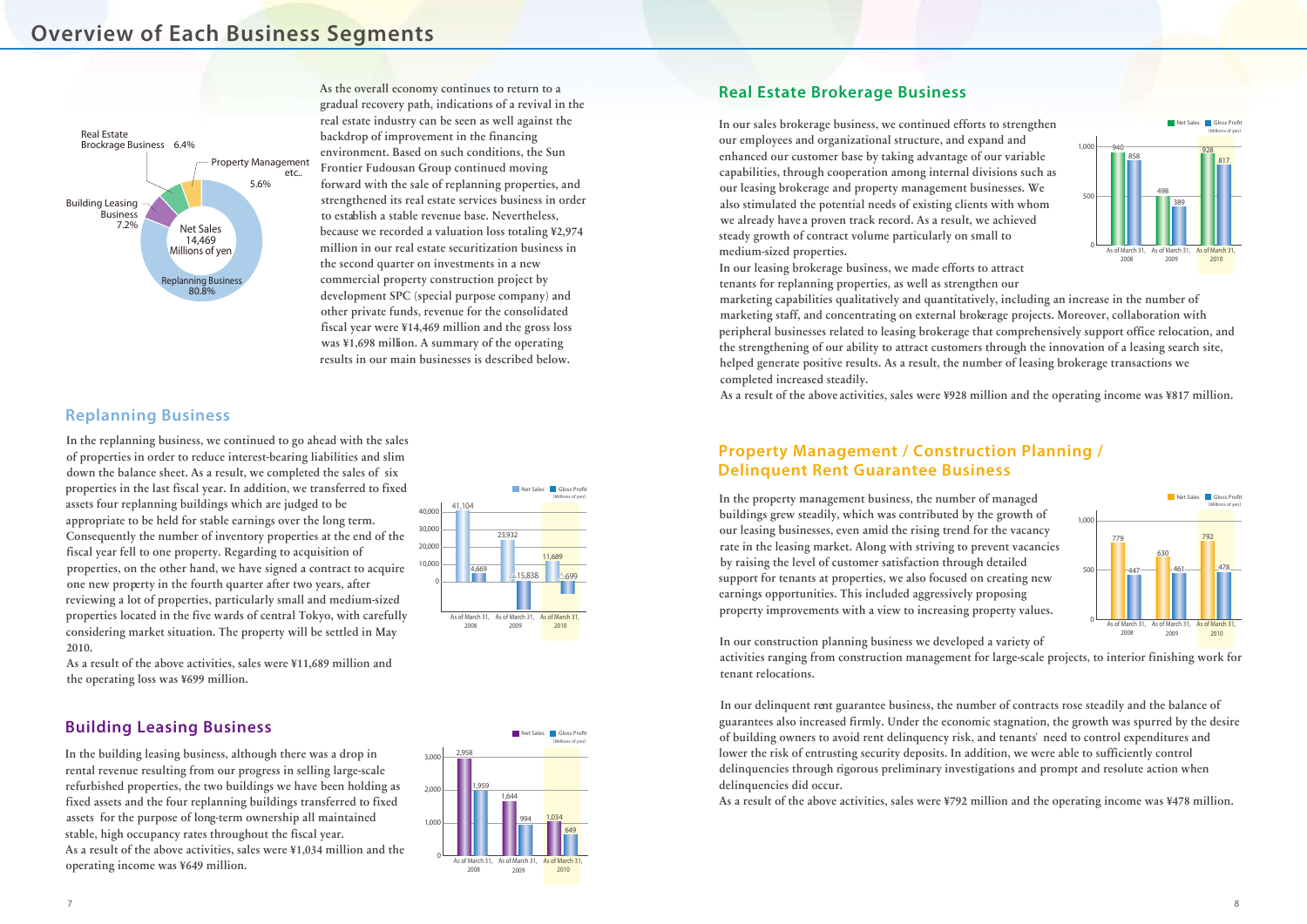# **Consolidated Balance Sheets** (**Summary**) **Consolidated Statements of Income (Summary)**

# **Consolidated Statements of Cash Flows (Summary)**

|                                                                                   |                         | (Millions of yen)       |
|-----------------------------------------------------------------------------------|-------------------------|-------------------------|
|                                                                                   | As of March 31,<br>2009 | As of March 31,<br>2010 |
| Cash Flows from Operating Activities                                              | 5,483                   | 11,365                  |
| Cash Flows from Investing Activities                                              | 1,515                   | $-771$                  |
| <b>Cash Flows from Financing Activities</b>                                       | $-8.074$                | $-10,704$               |
| Increase (Decrease) Equivalents<br>Cash and Cash Equivalents at Beginning of Year | $-1,075$                | $-110$                  |
| Cash and Cash Equivalents at End of Year                                          | 3,712                   | 3,601                   |

| CONSULTURITY OF INCOME (SUMMING)             |                         |                         |  |
|----------------------------------------------|-------------------------|-------------------------|--|
|                                              |                         | (Millions of yen)       |  |
|                                              | As of March 31,<br>2009 | As of March 31,<br>2010 |  |
| <b>Net Sales</b>                             | 26,870                  | 14,469                  |  |
| Cost of Sales                                | 40,752                  | 16,167                  |  |
| <b>Gross Loss</b>                            | 13,881                  | 1,698<br>$\bullet$      |  |
| Selling, General and Administrative Expenses | 3,208                   | 1,749<br>$\bullet$      |  |
| <b>Operating Loss</b>                        | 17,090                  | 3,448                   |  |
| Other Income                                 | 43                      | 4                       |  |
| Other Expenses                               | 747                     | 332                     |  |
| <b>Ordinary Loss</b>                         | 17,794                  | 3,776                   |  |
| <b>Extraordinary Gains</b>                   | 1,059                   | 95                      |  |
| <b>Extraordinary Losses</b>                  | 27                      | 17                      |  |
| Loss before Income Taxes                     | 16,763                  | 3,698                   |  |
| Income taxes-current and other               | $-47$                   | 13                      |  |
| Income taxes-deferred                        | 951                     | $\Omega$                |  |
| <b>Net Loss</b>                              | 17,666                  | 3,712                   |  |

※Short-term borrowings / Total of short-term borrowings, and long-term debts, including bonds and borrowings, due within one year.

Due to a recording of a valuation

loss on inventories, gross loss was ¥1,698 million.

#### **Gross Loss**

Group strove to compress general expenses; as a result, selling, general and administrative expenses decreased ¥1,459 million from the previous fiscal year.

### **Selling, General and Administrative Expenses**

| (Millions of yen)                       |                         |                         |
|-----------------------------------------|-------------------------|-------------------------|
|                                         | As of March 31,<br>2009 | As of March 31,<br>2010 |
| <b>Current Assets</b>                   | 23,836                  | 4,928                   |
| Cash and bank deposits                  | 3,994                   | 3,940                   |
| Inventories                             | 19,575                  | 764                     |
| Other current assets                    | 266                     | 223                     |
| <b>Fixed Assets</b>                     | 3,643                   | 8,430                   |
| <b>Property and Equipment</b>           | 1,690                   | 8,069                   |
| <b>Intangible Fixed Assets</b>          | 53                      | 34                      |
| <b>Investments and Other Assets</b>     | 1,899                   | 327                     |
| <b>Total Assets</b>                     | 27,479                  | 13,359                  |
| <b>Current Liabilities</b>              | 4,975                   | 2,209                   |
| Short-term borrowings *                 | 4,028                   | 1,447                   |
| Income taxes payable                    | 14                      | 14                      |
| Other current liabilities               | 931                     | 747                     |
| Long-term Liabilities                   | 14,564                  | 5,964                   |
| Long-term debts and bonds               | 13,768                  | 4,652                   |
| Other long-term liabilities             | 795                     | 1,312                   |
| <b>Total Liabilities</b>                | 19,539                  | 8,174                   |
| Shareholders' Equity                    | 7,884                   | 5,171                   |
| Others                                  | 55                      | 13                      |
| <b>Total Net Assets</b>                 | 7,939                   | 5,184                   |
| <b>Total Liabilities and Net Assets</b> | 27,479                  | 13,359                  |



Sales, valuation loss and transfer to fixed assets resulted in inventories falling by ¥18,810 million compared to the end of the previous fiscal year.

#### **O** Net Assets

Fixed assets increased ¥4,787 million from the end of the previous consolidated fiscal year. Although fixed assets were reduced by the valuation loss reported on investment securities, property and equipment increased as a result of transfer from inventory assets.

#### **Q** Interest-bearing debt

Repayment of borrowings by the sales of inventories resulted in interest-bearing debt falling by ¥11,697 million compared to the end of the previous fiscal year.

Total net assets declined ¥2,755 million compared with the end of the previous fiscal year, despite the increase in common stock and additional paid-in capital from the third-party allotment of shares, because of the net loss of ¥3,712 million. (Equity Ratio / 38.7%).

#### **O** Inventories **C** Inventories

### **Financial Highlight**